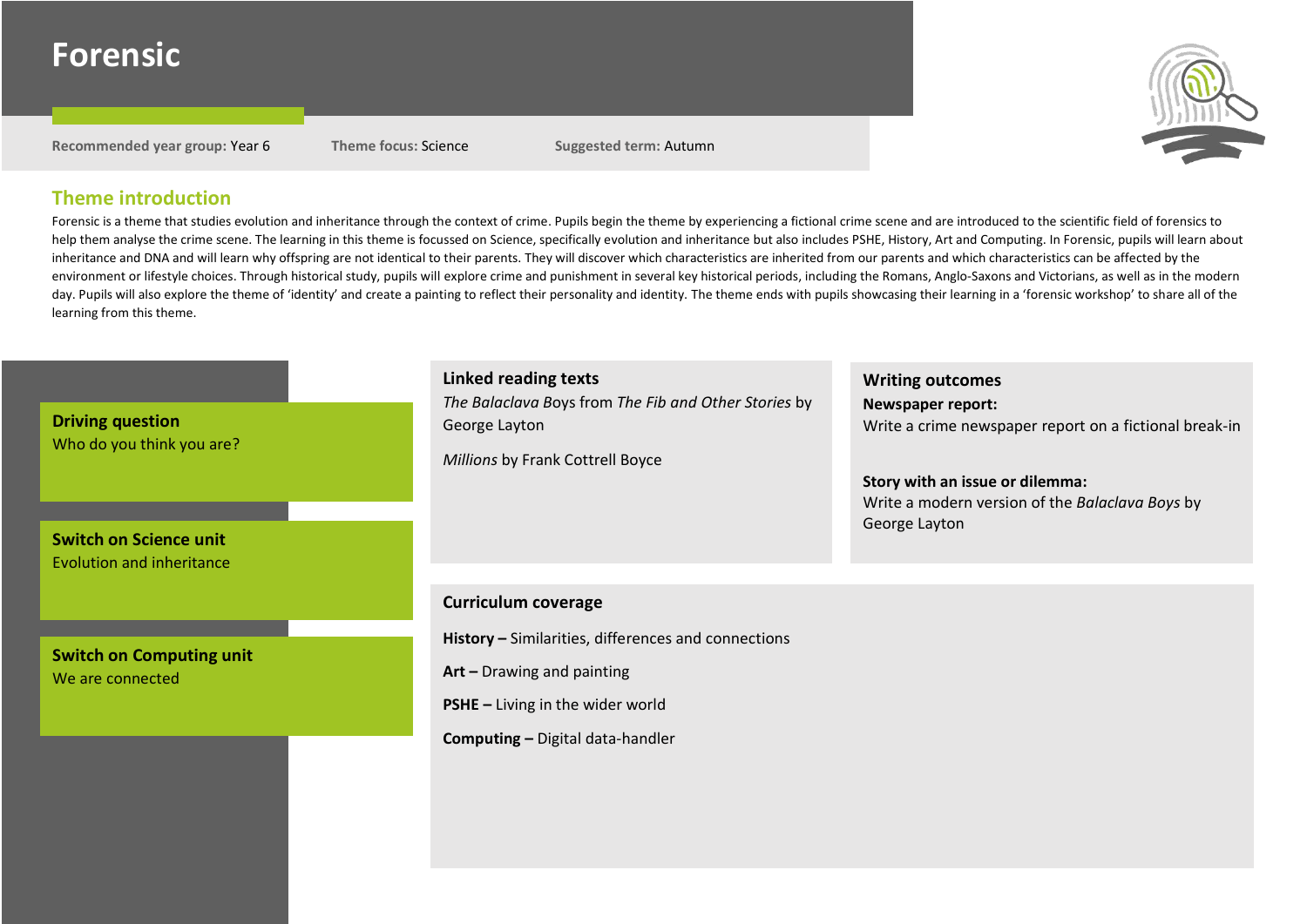#### **Excite**

Crime Scene! Set up the classroom to look like a crime scene. Make the classroom look instantly different – chairs could be upturned and stationery strewn across the tables. Include clues, such as an open window, strips of fabric being caught on the window latch, footprints on the floor and grubby fingerprints.

Pupils to enter the 'crime scene' where seven pairs of scissors have been stolen! Read the poem *Scissors*, by Allan Ahlberg. This is intended to be a light-hearted context for exploring the theme of crime without causing any distress to pupils.

#### **Theme essential vocabulary:**

adaptation, characteristics, chromatography, crime, dominant, fingerprints, forensics, genes, inheritance, justice, offspring, punishment, recessive, species, survival, traits, variation

## **Explore**

There are thirteen Explore sessions:

Explore 1: Crime scene investigation Explore 2: Family traits: DNA detectives Explore 3: Design a perfect police dog Explore 4: Why are we not identical to our parents? Explore 5: Police database Explore 6: Theory of evolution Explore 7: How do animals and plants adapt? Explore 8: Why do we need laws? Explore 9: Why do some people break the rules? Explore 10: Crime and punishment Explore 11: Reach for the stars Explore 12: It's all in the detail! Explore 13: My identity

#### **Essential knowledge/concepts**

- 1. Living things produce offspring of the same kind, but they will vary and will not be identical to their parents.
- 2. Inherited characteristics include eye colour, hair colour, bone structure and skin colour.
- 3. Environmental characteristics include influences on personality, habitats and parenting.
- 4. Understand dominant genes dominate the inheritance pattern and mask the weaker genes; recessive genes are weaker genes that are masked by dominant genes.
- 5. Fossils provide information about living things that inhabited the Earth millions of years ago.
- 6. Identify how animals and plants are adapted to suit their environment in different ways.
- 7. Know that rules and laws protect people and are enforced.
- 8. Identify strategies to deal with peer pressure.
- 9. Know that the types of crime being committed, and the punishments given, have changed over time.
- 10. Understand how tone, cross hatching and shading can affect the look of an artistic composition.
- 11. Databases contain information that can be stored and searched.